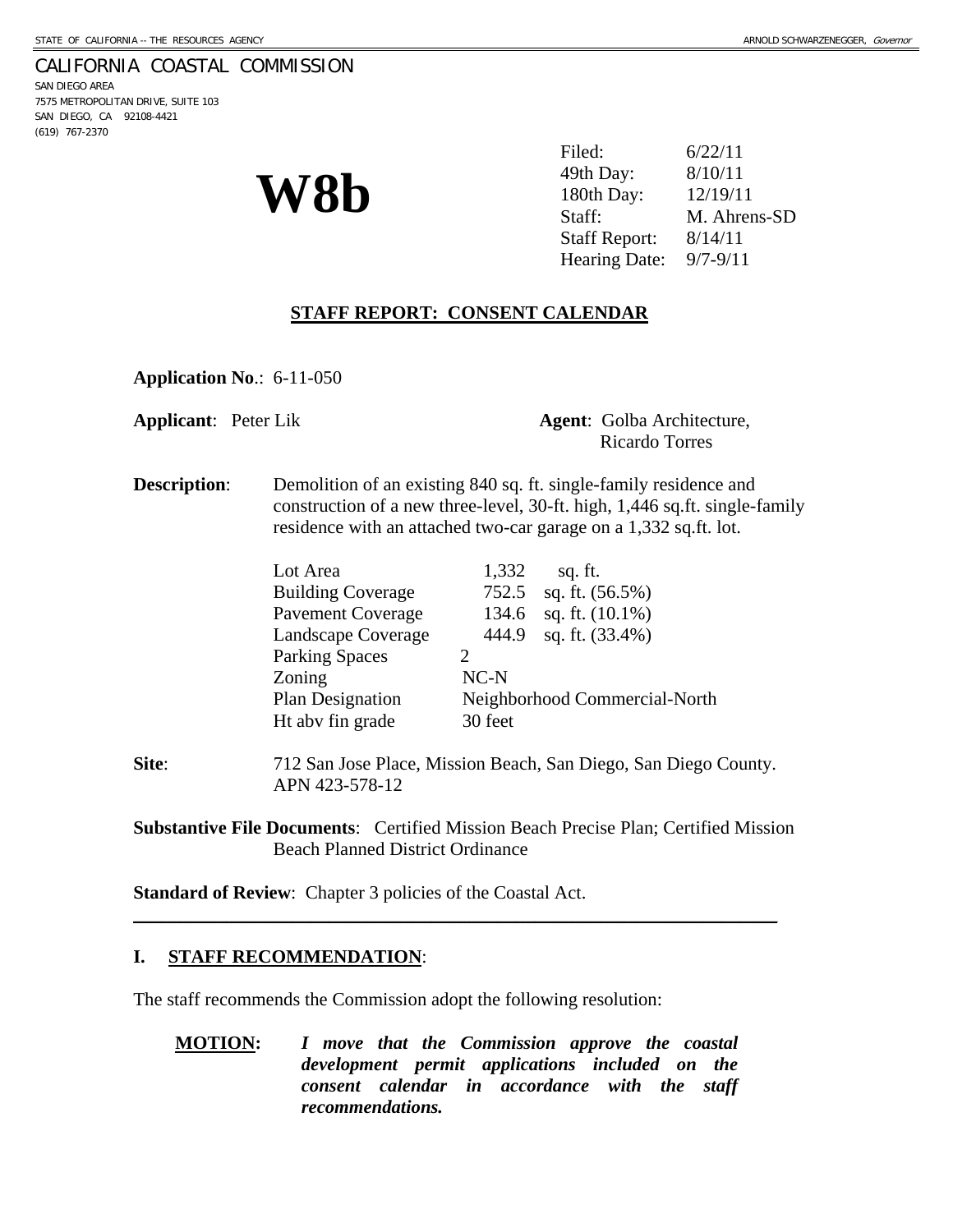## **STAFF RECOMMENDATION TO ADOPT CONSENT CALENDAR:**

Staff recommends a **YES** vote. Passage of this motion will result in approval of all the permits included on the consent calendar. The motion passes only by affirmative vote of a majority of the Commissioners present.

### **II. Standard Conditions**.

See attached page.

## **III. Special Conditions**.

The permit is subject to the following conditions:

1**.** Final Landscape/Yard Area Fence Plans. **PRIOR TO THE ISSUANCE OF THE COASTAL DEVELOPMENT PERMIT,** the applicant shall submit to the Executive Director for review and written approval, final landscaping and fence plans approved by the City of San Diego. The plans shall be in substantial conformance with the landscape plans dated 08/02/11 by Golba Architecture and shall include the following:

- a. A view corridor a minimum of 10 ft. wide shall be preserved in the south yard area adjacent to San Jose Place. All proposed landscaping in the south yard area shall be maintained at a height of three feet or lower (including raised planters) to preserve views from the street toward the ocean.
- b. All landscaping shall be (1) drought-tolerant and native or (2) non-invasive plant species (i.e., no plant species listed as problematic and/or invasive by the California Native Plant Society, the California Exotic Pest Plant Council, or as may be identified from time to time by the State of California shall be employed or allowed to naturalize or persist on the site. No plant species listed as 'noxious weed' by the State of California or the U.S. Federal Government shall be utilized within the property).
- c. Any fencing in the south side yard setback area shall permit public views and have at least 75 percent of its surface area open to light.
- d. A written commitment by the applicant that five years from the date of the issuance of the coastal development permit for the residential structure, the applicant will submit for the review and written approval of the Executive Director, a landscape monitoring report, prepared by a licensed Landscape Architect or qualified Resource Specialist, that certifies whether the on-site landscaping is in conformance with the landscape plan approved pursuant to this Special Condition. The monitoring report shall include photographic documentation of plant species and plant coverage.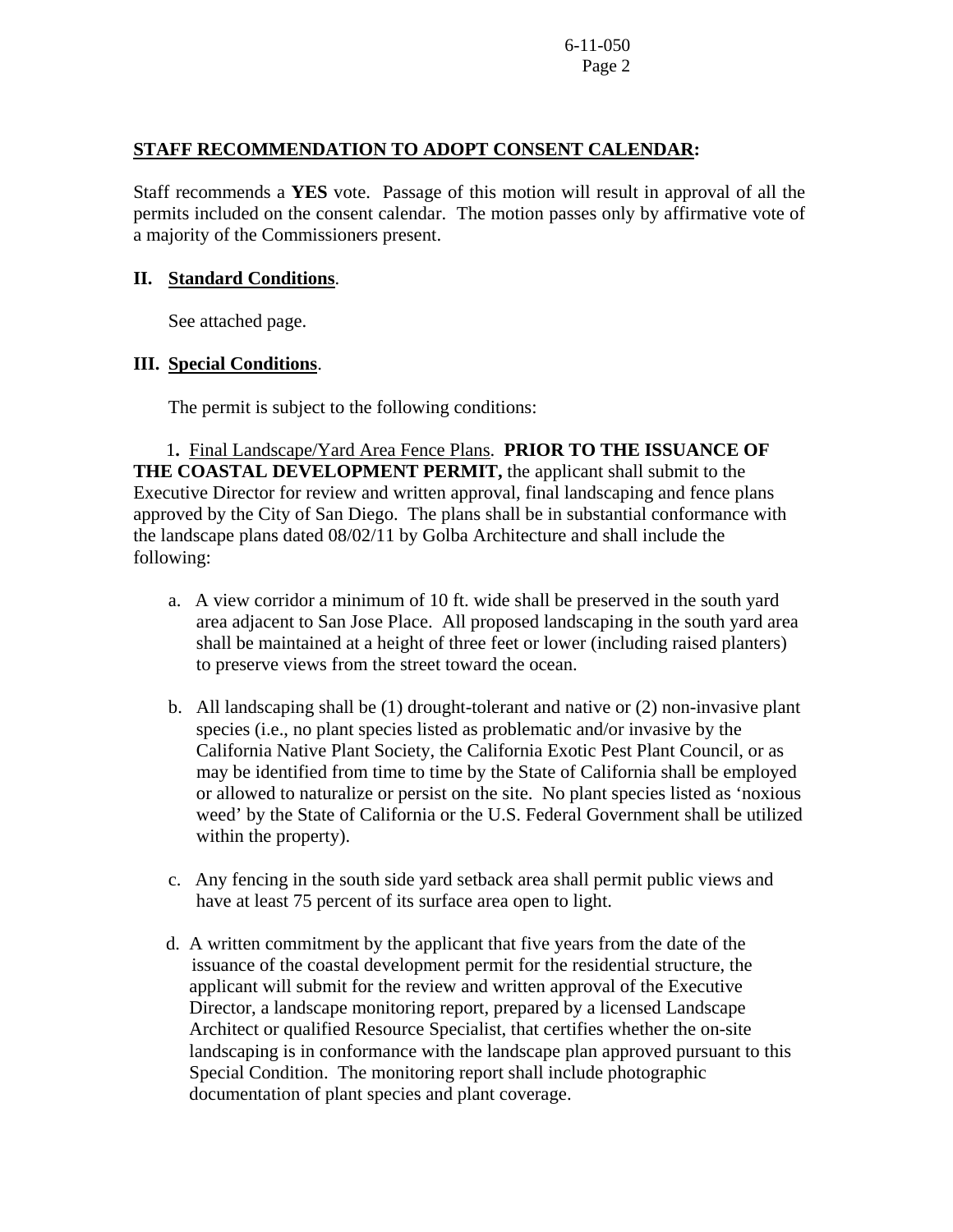The permittee shall undertake the development in accordance with the approved landscape plans. Any proposed changes to the approved plans shall be reported to the Executive Director. No changes to the plans shall occur without a Commission-approved amendment to the permit unless the Executive Director determines that no such amendment is legally required.

 2. Timing of Construction.No construction shall take place for the project between Memorial Day weekend and Labor Day of any year. Access corridors and staging areas shall be located in a manner that has the least impact on public access via the maintenance of existing public parking areas and traffic flow on coastal access routes (No street closures or use of public parking as staging areas).

 3. Final Plans. **PRIOR TO ISSUANCE OF THE COASTAL DEVELOPMENT PERMIT AMENDMENT**, the applicant shall submit final plans for the construction of the two units. Said plans shall first be reviewed and approved in writing by the City of San Diego. Said plans shall also be in substantial conformance with the plans submitted with this application by Golba Architecture dated 06/20/11 and shall be subject to the review and written approval of the Executive Director.,

The permittee shall undertake the development in accordance with the approved plans. Any proposed changes to the approved plans shall be reported to the Executive Director. No changes to the plans shall occur without a Coastal Commission approved amendment to this coastal development permit amendment unless the Executive Director determines that no additional amendment is legally required.

4. Deed Restriction. **PRIOR TO ISSUANCE OF THE COASTAL** 

**DEVELOPMENT PERMIT**, the applicant shall submit to the Executive Director for review and approval documentation demonstrating that the applicant has executed and recorded against the parcel(s) governed by this permit a deed restriction, in a form and content acceptable to the Executive Director: (1) indicating that, pursuant to this permit, the California Coastal Commission has authorized development on the subject property, subject to terms and conditions that restrict the use and enjoyment of that property; and (2) imposing the Special Conditions of this permit as covenants, conditions and restrictions on the use and enjoyment of the Property. The deed restriction shall include a legal description of the entire parcel or parcels governed by this permit. The deed restriction shall also indicate that, in the event of an extinguishment or termination of the deed restriction for any reason, the terms and conditions of this permit shall continue to restrict the use and enjoyment of the subject property so long as either this permit or the development it authorizes, or any part, modification, or amendment thereof, remains in existence on or with respect to the subject property.

### **IV. Findings and Declarations.**

The Commission finds and declares as follows: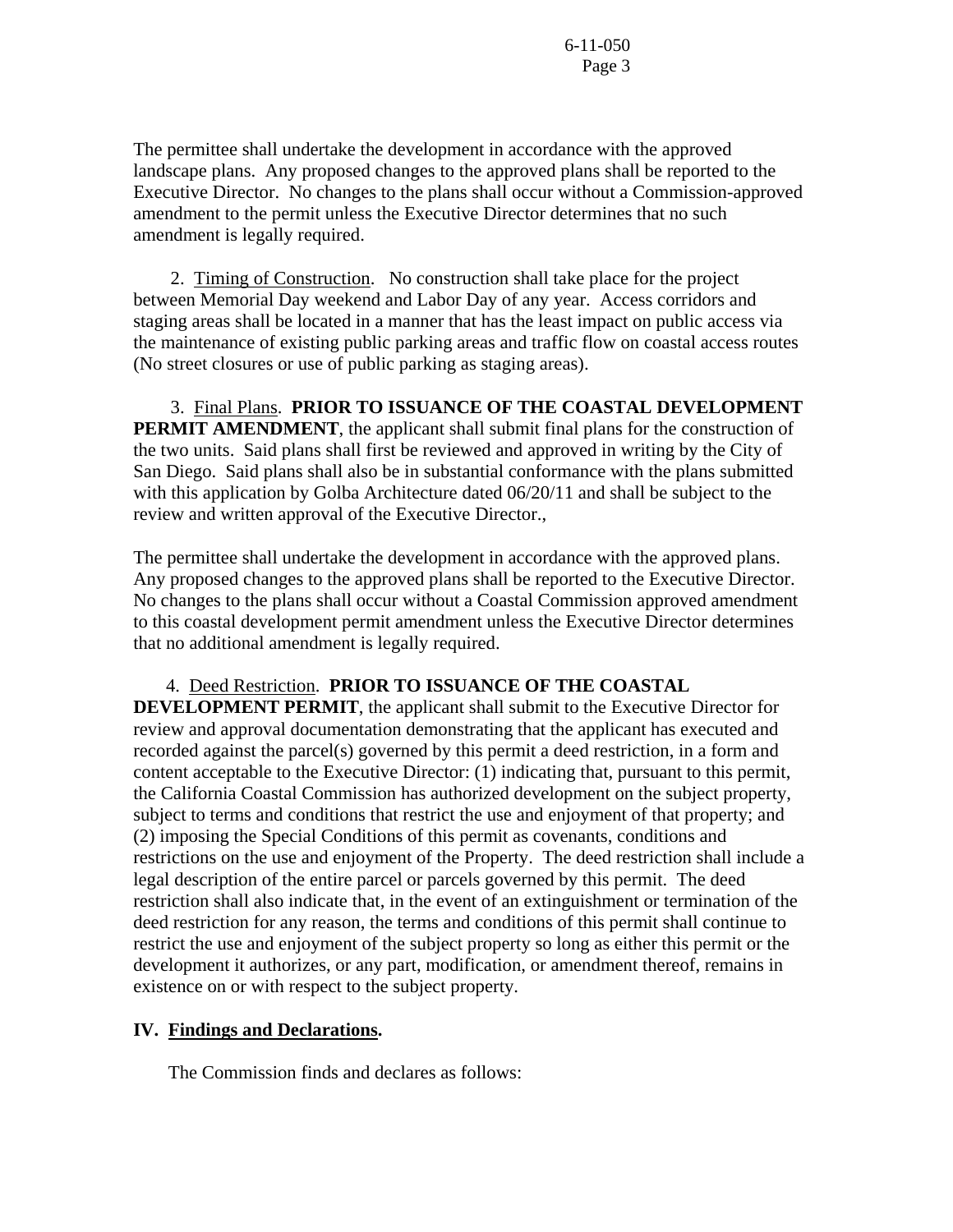**A. Detailed Project Description/History**. The proposed project involves the demolition of an existing 840 sq. ft. single-family residence and the construction of a new three-story, 30 ft. high, 1,446 sq.ft. single-family residence on a 1,332 sq.ft. lot. A total of two on-site parking spaces will be provided in an attached garage, which is adequate to serve the proposed development. The subject site is located just two lots inland (east) of Ocean Front Walk, on the north side of San Jose Place in the community of Mission Beach in the City of San Diego.

In the Mission Beach community, the public rights-of-way of the various courts and places, which are generally east/west running streets, comprise the community's public view corridors. In addition, the public boardwalk (Ocean Front Walk), which runs north/south along the beach, serves not only as a highly popular public accessway, but also serves as a view corridor along the shoreline. Although there are two existing residential buildings located between the subject site and the public boardwalk to the west, when these lots are redeveloped in the future, they will need to observe all of the required building setbacks. As such, this will open up public views looking west adjacent to San Jose Place, which is located immediately south of the site. The project site is also located between the first coastal road and sea. Thus, there is the potential for the subject development to impact views to and along the shoreline. The Commission typically reviews projects in this area to assure that any new proposed development does not encroach into the side yard setback areas which could impede public views toward the ocean. In this particular case, the proposed development will observe all required setbacks for the south side yard and public views to the ocean will not be impacted as a result of the proposed structure. However, there is the potential for proposed landscaping in the south side yard adjacent to the court to impede public views (as seen from the court of San Jose Place while looking west) to the ocean (both initially and over time, as plant materials/trees mature). As such, Special Condition #1 requires that the applicant submit final landscape plans that require that all proposed landscaping and hardscaping consist of only low level materials that do not impede views to the ocean. Additionally, the proposed project will not result in any impacts to historical resources as the existing residential structure on the property was constructed in 1969 and, as such, is not considered to have potential historical significance. As a result evaluation of the proposed project by the City of San Diego Historic Resources staff was not required as part of the permitting process.

In order to address potential concerns with regard to construction activities on public access on this oceanfront property, the project has also been conditioned such that no work shall occur between Memorial Day weekend and Labor Day of any year. In addition, Special Condition No. 3 is required to assure that final plans approved by the City of San Diego have been stamped and approved prior to issuance of the coastal development permit. In so doing, the City will review and check the proposed development to assure consistency with the Mission Beach PDO.

In addition, the site is located within the Neighborhood Commercial-North (NC-N) zone of the Mission Beach Planned District. The purpose of the Neighborhood Commercial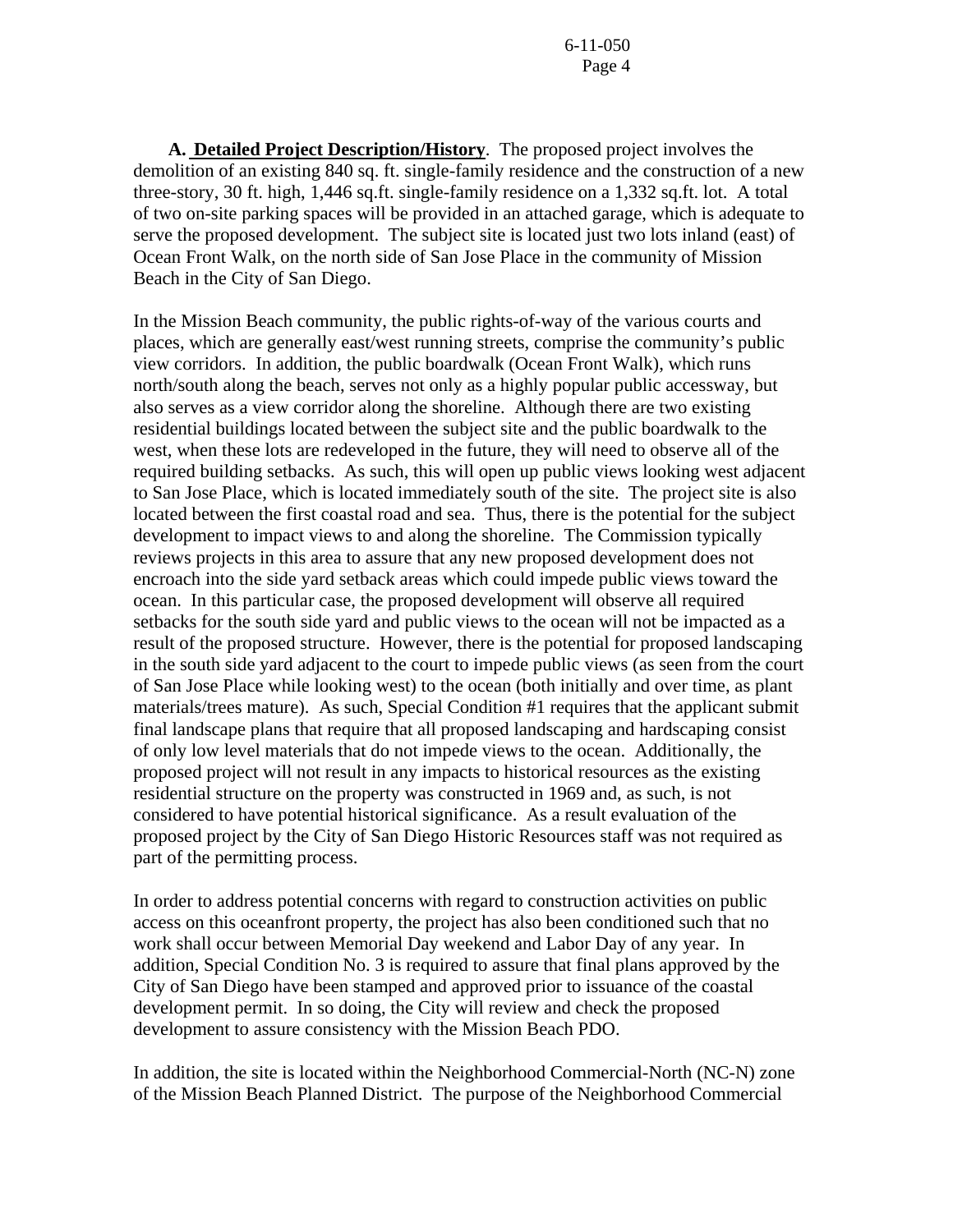zone is to provide adequate commercial services for the residents while the Visitor-Commercial zone accommodates tourists, visitors and vacationers. While the NC-N zone allows for both commercial and mixed uses, the primary use is residential with the exception that residential uses shall not be permitted within the first story of any building on any lot abutting Mission Boulevard. In this particular case, the subject site does not abut Mission Boulevard and thus, the proposed residential use is consistent with the certified LCP.

**B.** Community Character / Visual Quality. The development is located within an existing developed area and will be compatible with the character and scale of the surrounding area and will not impact public views. Therefore, the Commission finds that the development, as conditioned, conforms to Section 30251 of the Coastal Act.

**C. Public Access/Parking**. As conditioned, the proposed development will not have an adverse impact on public access to the coast or to nearby recreational facilities. As conditioned, the proposed development conforms to Sections 30210 through 30214, Sections 30220 through 30224, Section 30252 and Section 30604(c) of the Coastal Act.

**D. Local Coastal Planning**. The subject site is located in an area of original jurisdiction, where the Commission retains permanent permit authority and Chapter 3 of the Coastal Act remains the legal standard of review. As conditioned, the proposed development is consistent with Chapter 3 of the Coastal Act. Approval of the project, as conditioned, will not prejudice the ability of the City of San Diego to continue to implement its certified LCP for the Mission Beach community.

 **E. California Environmental Quality Act**. As conditioned, there are no feasible alternatives or feasible mitigation measures available which would substantially lessen any significant adverse effect which the activity may have on the environment. Therefore, the Commission finds that the proposed project, as conditioned to mitigate the identified impacts, is the least environmentally damaging feasible alternative and is consistent with the requirements of the Coastal Act to conform to CEQA.

## **STANDARD CONDITIONS:**

- 1. Notice of Receipt and Acknowledgment. The permit is not valid and development shall not commence until a copy of the permit, signed by the permittee or authorized agent, acknowledging receipt of the permit and acceptance of the terms and conditions, is returned to the Commission office.
- 2. Expiration. If development has not commenced, the permit will expire two years from the date on which the Commission voted on the application. Development shall be pursued in a diligent manner and completed in a reasonable period of time. Application for extension of the permit must be made prior to the expiration date.
- 3. Interpretation. Any questions of intent or interpretation of any condition will be resolved by the Executive Director or the Commission.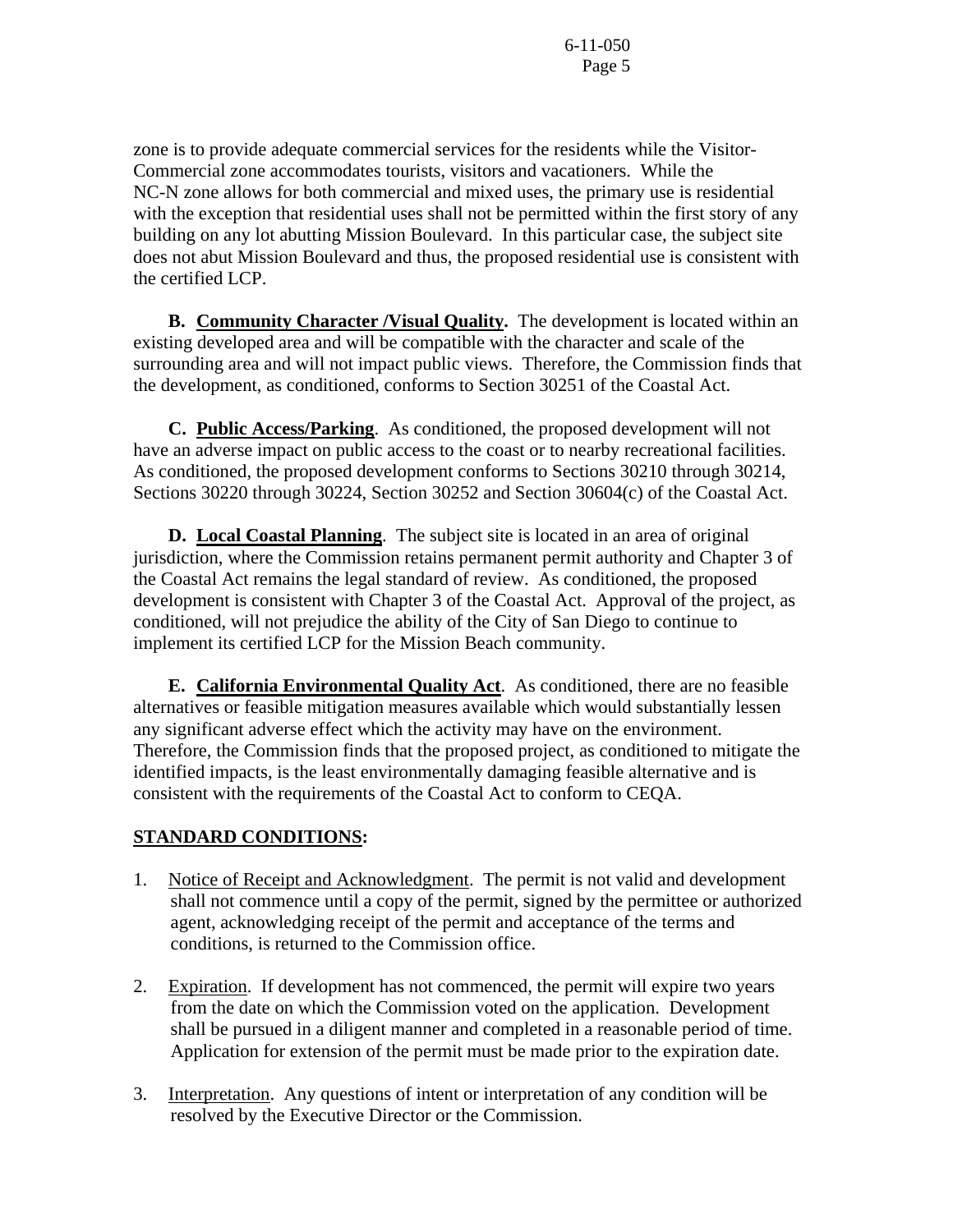- 4. Assignment. The permit may be assigned to any qualified person, provided assignee files with the Commission an affidavit accepting all terms and conditions of the permit.
- 5. Terms and Conditions Run with the Land. These terms and conditions shall be perpetual, and it is the intention of the Commission and the permittee to bind all future owners and possessors of the subject property to the terms and conditions.

(G:\San Diego\Reports\2011\6-11-050 consent San Jose Place.doc)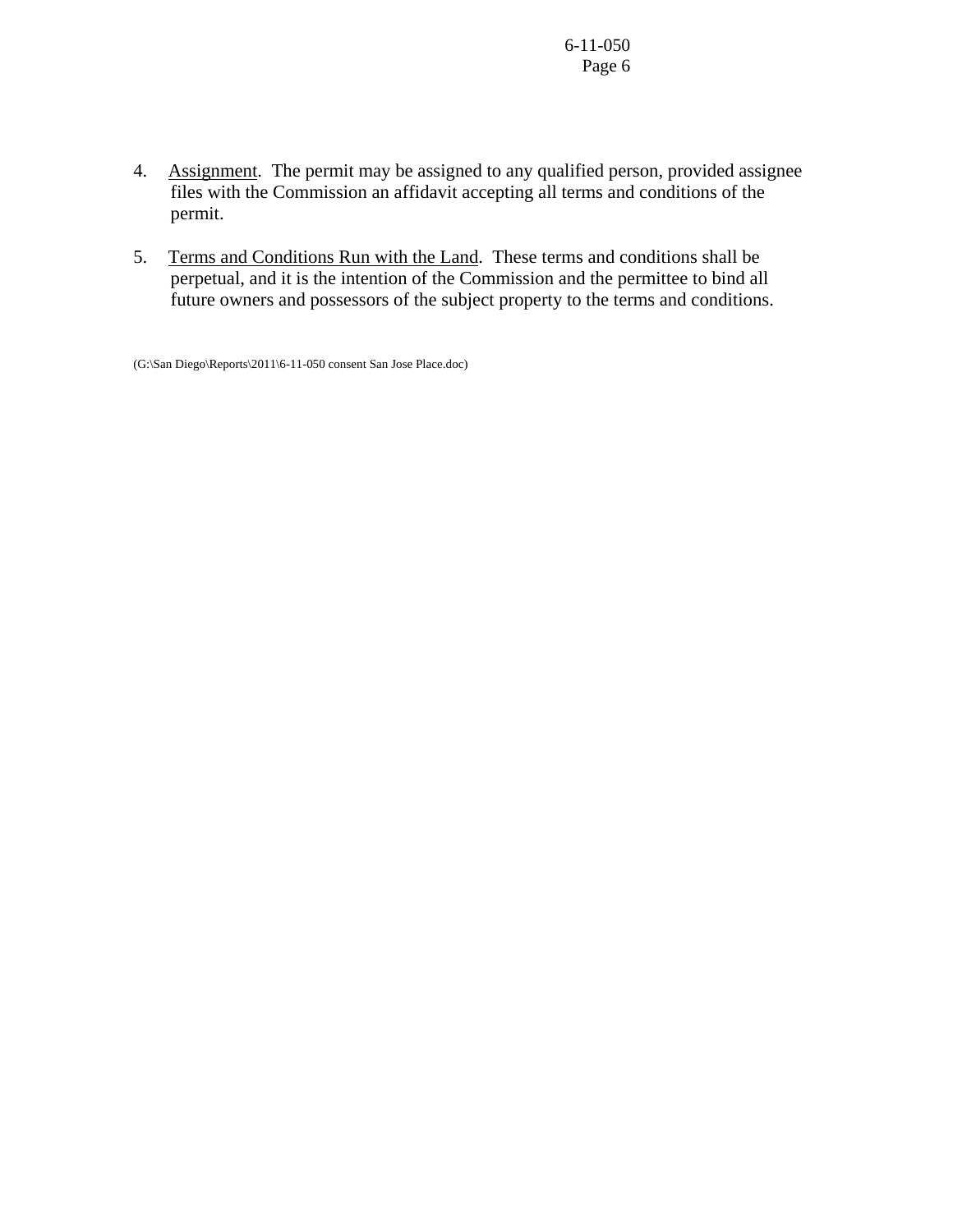